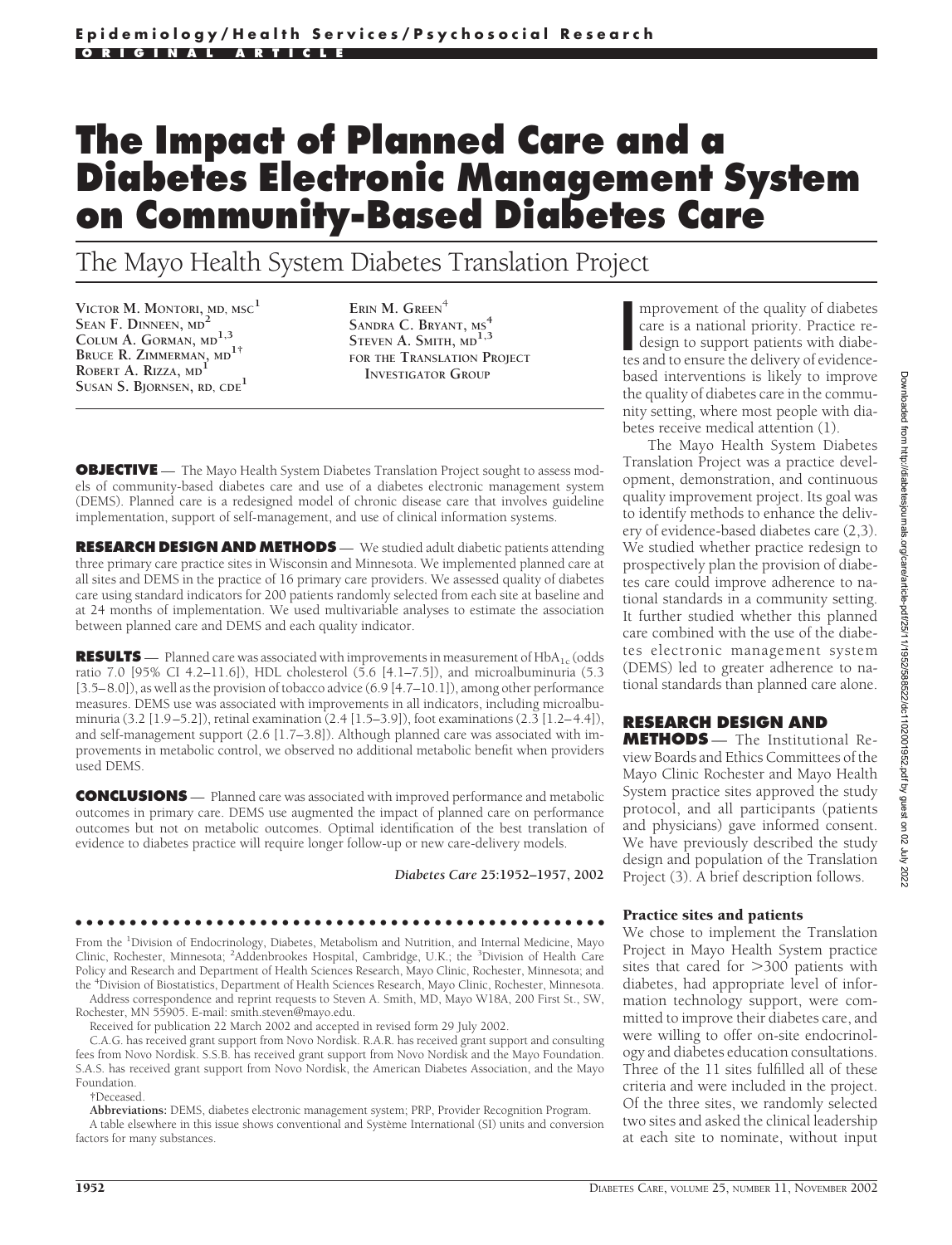from the research team or consideration of project-specific attributes, 16 primary care providers that could be representative of the 56 family medicine and internal medicine providers who cared for people with diabetes. We implemented DEMS in the practice of these 16 providers.

We identified patients  $\geq 18$  years of age with diagnoses of type 1 or type 2 diabetes (ICD-9 250.00–250.930) using each site's administrative data. We used a modification of the strategy recommended by the Provider Recognition Program (PRP) of the American Diabetes Association (ADA) and the National Committee for Quality Assurance (4) to designate patients attending the practice regularly as attending patients. An attending patient had *1*) diagnosis of diabetes for at least 1 year, *2*) at least one visit in the last quarter of 1996 (baseline index visit) or in the last quarter of 1999 (follow-up index visit), and *3*) at least one additional visit 12 months before the index visit. We reviewed the medical record to confirm the diagnosis of diabetes and each patient's attending status. During the baseline year, 6,646 patients (30% of which were attending patients) visited the practice sites in the last quarter of 1996 compared with 6,336 patients (27% attending patients) in the last quarter of 1999.

#### Interventions

During the first quarter of 1997, we implemented a planned care program at each practice site. This involved the implementation of practice guidelines, support for self-management, and clinical information systems. At each site, a diabetes nurse educator, a local physician leader, and local key personnel involved in diabetes care constituted a guideline implementation team. Each team determined goals and designed site-specific strategies to implement the Institute for Clinical Systems Improvement practice guidelines for management of type 2 diabetes (5). Clinical information systems included practice audit with feedback to the providers, patient lists, referral forms to diabetes self-management support sessions, and chronic disease management flow sheets  $(6)$ .

We began to implement DEMS during the first quarter of 1998. We have described DEMS in detail elsewhere (7). Designated physicians (DEMS providers) used DEMS in the clinical care of patients, entering information at the point of care

and incrementally adding their patients to its database. Because many of the DEMS providers and their team (primary care nurse, clinical assistants, and diabetes educator) were computer naïve, each received  $\sim$ 4 h of general computer and DEMS training. While delivering care, DEMS providers received further on-thespot training addressing their individual needs. After training of local personnel and implementation of DEMS, the research team met monthly with DEMS users to troubleshoot implementation issues. After 24 months of implementation, physicians were using DEMS at different levels: some used it as a clinical registry to review laboratory and vital statistics and others used it to its full potential as an electronic medical management system.

In addition to their traditional role, the diabetes educators were key facilitators for the Translation Project, the guideline team, and the clinical use of DEMS as a diabetes registry and a medical record, serving as an on-site superuser of DEMS (6). To fulfill these roles, the diabetes educators received formal training in continuous quality improvement and in the use of DEMS.

## Outcome measures

To assess the quality of care provided before initiation of the project, we measured standard performance measures (consistent with those of the PRP) during the 12 months before each of the two index visits. These indicators included clinical process measures (e.g., frequency of examination of the feet and retina), laboratory measures (e.g., frequency of measurement of lipids), and counseling (e.g., self-management support). We used the PRP-weighted criterion score to control for multiple clinical testing (4).

We also measured metabolic outcomes, including all  $HbA_{1c}$ , lipid, and blood pressure values (up to four) obtained during the 12 months before the index visits. We used the most recent clinical and laboratory parameters before each index visit to calculate each patient's 10-year coronary risk using the Framingham coronary risk prediction score (8). To quantify health care use, we measured number of physician, emergency room, and hospital visits.

## Data collection

We collected performance and metabolic outcomes and health care use data during the 12 months before each index visit by auditing the medical records of 200 randomly selected attending patients from each site, assuring equal representation of patients from DEMS providers and from providers not using DEMS. The initial audit was carried out by one of the diabetes educators. In addition, professional auditors conducted an independent audit of 10% of the randomly selected medical records. Agreement between audits was 90%. To assess patient health status, we mailed a generic functional health status questionnaire (the Medical Outcomes Study Short Form-36 [9]) to each patient followed by repeat mailing to nonresponders a month later. After these two mailings, the response rate was 67%. Survey responders and nonresponders had similar demographic characteristics, including similar glycemic control, diabetes treatments, and diabetes complications.

The information contained in DEMS was either automatically copied into DEMS from other electronic databases (i.e., laboratory test results) or entered by any member of the primary care team while providing care to a patient. As described above, we completed audits of the medical record to collect several patient data items. During these audits, we noted for each patient how many of these items had also been accurately entered into DEMS (in addition to having been entered into the medical record) by members of the primary care team. We used this item count as a metric of the intensity of DEMS use by the health care team (DEMS intensity score).

Before DEMS implementation and again 2 years after implementation, we measured the time the patient spent with the primary care nurse and with the provider in a convenience sample of patients of providers using DEMS.

## Statistical analyses

The primary outcome of interest was the magnitude of improvement in performance measures from baseline. When appropriate, we used the Wilcoxon's ranksum test or Fisher's exact test to test the hypothesis of no difference at baseline between DEMS providers and providers not using DEMS (and their patients). We assessed the impact of planned care on performance measures by comparing the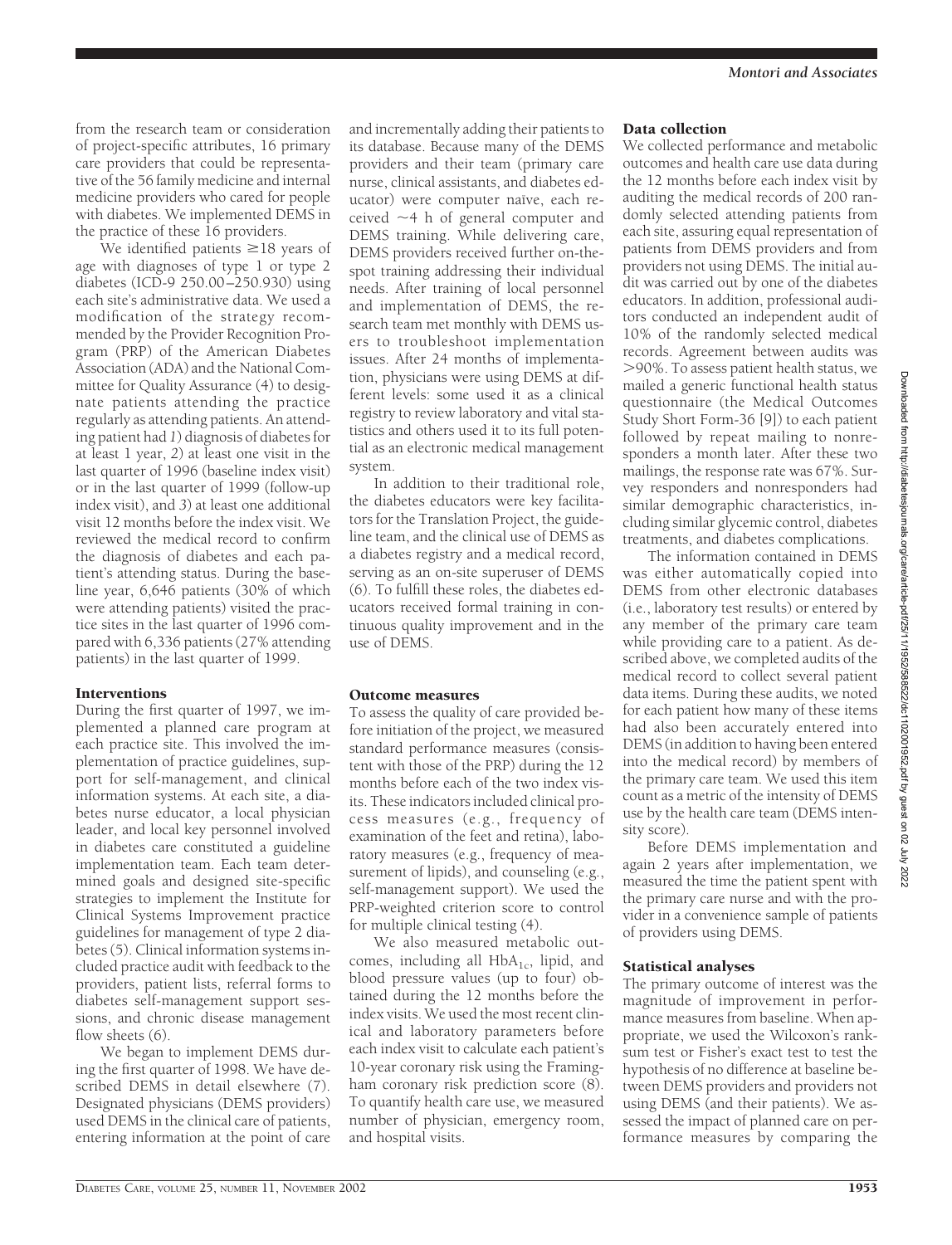| Table 1-Patient and provider characteristics at baseline |
|----------------------------------------------------------|
|----------------------------------------------------------|

|                                  | Providers not       |                     |                  |
|----------------------------------|---------------------|---------------------|------------------|
|                                  | DEMS providers      | using DEMS          | $\boldsymbol{P}$ |
| Patients                         |                     |                     |                  |
| Age (years)                      | $68.9(25.6 - 92.4)$ | $71.8(22.1 - 99.2)$ | 0.002            |
| Male sex $(\%)$                  | 44.2                | 40.1                | 0.43             |
| SF-36 physical composite score   | 37.66 (12.85-63.97) | $37.8(12.1 - 59.7)$ | 0.98             |
| SF-36 mental composite score     | 53.44 (12.17-68.66) | 54.2 (17.7-70.5)    | 0.61             |
| Treatment of diabetes            |                     |                     | 0.70             |
| Diet only                        | 64(16)              | 32(15)              |                  |
| Oral agent only                  | 182 (46)            | 87(42)              |                  |
| Oral agent and insulin           | 16(4)               | 11(5)               |                  |
| Insulin only                     | 137(34)             | 78 (38)             |                  |
| Providers                        |                     |                     |                  |
| Male sex $(\%)$                  | 78.6                | 88.6                | 0.37             |
| Family medicine/Internal         |                     |                     |                  |
| medicine $(\%)$                  | 57.1/42.9           | 61.4/38.6           | 1.00             |
| Years in practice                | $11.5(3-40)$        | $17(6-41)$          | 0.07             |
| Number of patients with diabetes |                     |                     |                  |
| per provider                     | $126.5(33 - 265)$   | $82.5(1-241)$       | 0.91             |

Data are median (range) or *n* (%), unless otherwise indicated. SF-36, Medical Outcomes Study Short Form-36.

baseline to 2-year audit data from patients whose providers did not use DEMS but who received planned care. We used logistic regression to determine the magnitude of change on the performance measures after adjusting for site differences. We used the 2-year audit data and logistic regression to assess the impact of DEMS (and of the DEMS intensity score in providers using DEMS) on the performance measures after accounting for site differences. We compared performance measures between low-intensity use of DEMS (the bottom third of the distribution of DEMS intensity scores) and highintensity use (those in the top third of the distribution). Using linear regression for continuous variables, we assessed the significance of DEMS use on metabolic outcomes. None of these comparisons represent within-patient changes, but they do represent changes in the health system assessed using cross-sectional random samples. We used the Wilcoxon's rank-sum test to test the hypothesis that time measurements were not longer for providers when using DEMS.

**RESULTS** — At baseline, DEMS providers and their patients were similar to providers not using DEMS and their patients (Table 1). Planned care had a differential impact on performance measures after 2 years of implementation (Table 2). Planned care was associated with im-

(odds ratio [OR] 7.0 [95% CI 4.2–11.6]), HDL cholesterol (5.6 [4.1–7.5]), and microalbuminuria (5.3 [3.5–8.0]), as well as the provision of tobacco advice (6.9 [4.7– 10.1]), among other performance measures. On the other hand, planned care was associated with significant deterioration in documentation of self-management support. Planned care resulted in improved performance in the ADA PRPweighted criterion score  $(P = 0.0001)$ .

provements in measurement of  $HbA_{1c}$ 

DEMS use had positive impact on all performance measurements and was associated with a greater improvement than that seen with planned care (Table 3). DEMS use was associated with significantly improved frequency of measurement of microalbuminuria (OR 3.2 [95% CI 1.9–5.2]) and documentation of retina examination (2.4 [1.5–3.9]), foot examinations (2.3 [1.2–4.4]), self-management support (2.6 [1.7–3.8]), diet (1.9 [1.2– 3.0]), and exercise advice (2.7 [1.6 –

| Performance<br>measures | Planned care        |                                     |                                  |  |
|-------------------------|---------------------|-------------------------------------|----------------------------------|--|
|                         | Baseline<br>$(\% )$ | 2 years post-<br>implementation (%) | <b>OR</b><br>$(95\% \text{ CI})$ |  |
| Tobacco advice          | 59                  | 87                                  | $6.9(4.7-10.1)$                  |  |
| $HbA_{1c}$              | 75                  | 94                                  | $7.0(4.2 - 11.6)$                |  |
| HDL cholesterol         | 35                  | 75                                  | 5.6(4.1–7.5)                     |  |
| Microalbuminuria        | 8                   | 27                                  | $5.3(3.5-8.0)$                   |  |
| Retina examination      | 31                  | 36                                  | $1.6(1.2-2.1)$                   |  |
| Triglycerides           | 62                  | 75                                  | $1.6(1.1-2.1)$                   |  |
| Total cholesterol       | 75                  | 79                                  | $1.3(0.9-1.7)$                   |  |
| Foot examination        | 67                  | 66                                  | $1.2(0.9-1.6)$                   |  |
| Immunizations           | 61                  | 64                                  | $1.2(0.9-1.6)$                   |  |
| Exercise advice         | 57                  | 52                                  | $0.9(0.7-1.2)$                   |  |
| Diet advice             | 65                  | 60                                  | $0.9(0.6-1.1)$                   |  |
| Self-management support | 57                  | 38                                  | $0.5(0.3-0.6)$                   |  |

The table lists performance measures in decreasing order of favorable impact of planned care (using the lower limit of the CI) when comparing prevalence of performance measures at baseline and 2 years after planned care implementation.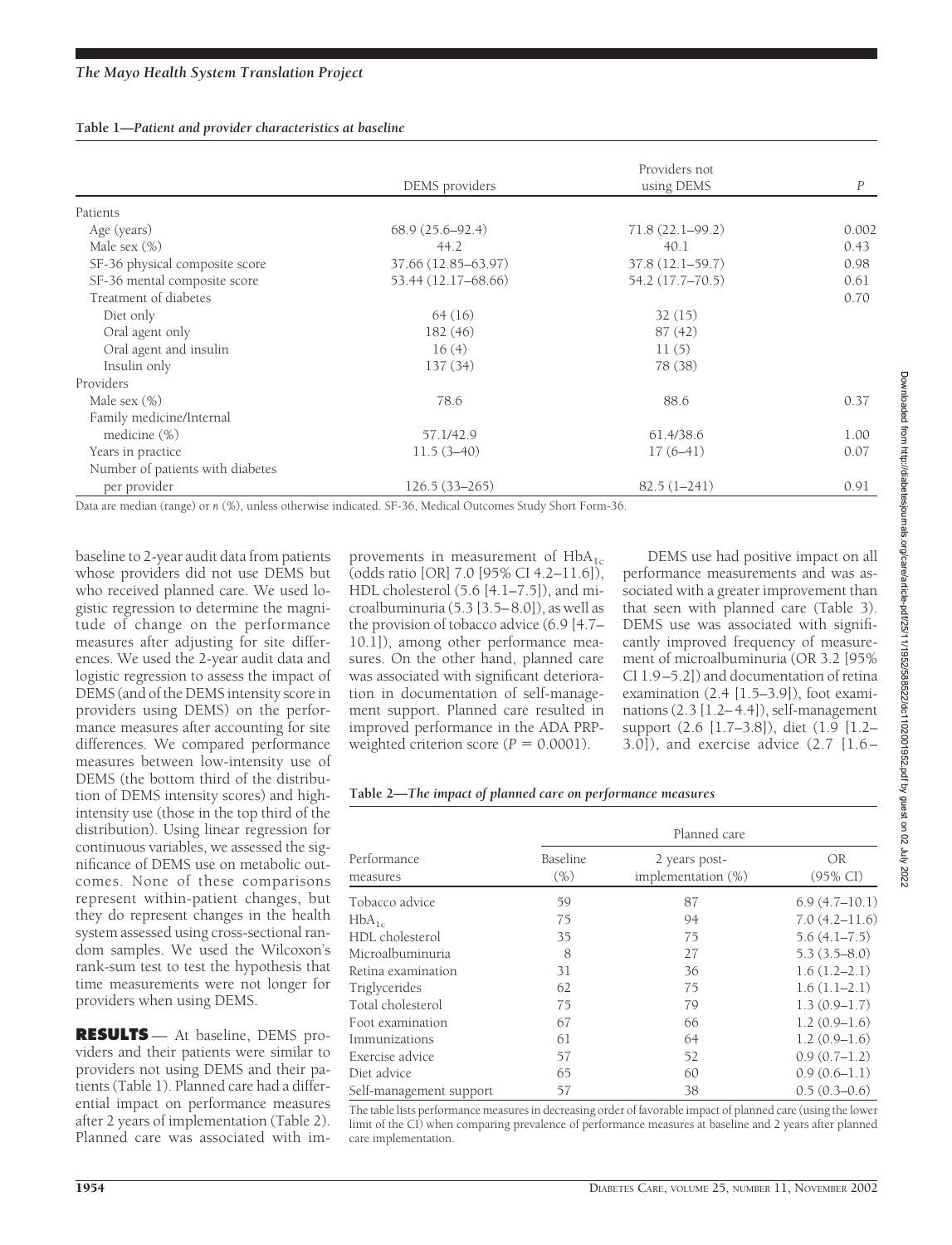**Table 3—***The impact of the DEMS on performance measures*

| Performance             | Impact of DEMS use |             |                 |  |
|-------------------------|--------------------|-------------|-----------------|--|
| measures                | No DEMS (%)        | DEMS $(\%)$ | OR (95% CI)     |  |
| Microalbuminuria        | 27                 | 55          | $3.2(1.9-5.2)$  |  |
| Exercise advice         | 52                 | 80          | $2.7(1.6-4.5)$  |  |
| Self-management support | 38                 | 61          | $2.6(1.7-3.8)$  |  |
| Retina examination      | 36                 | 69          | $2.4(1.5-3.9)$  |  |
| Foot examination        | 66                 | 88          | $2.3(1.2-4.4)$  |  |
| Diet advice             | 60                 | 70          | $1.9(1.2-3.0)$  |  |
| Immunizations           | 64                 | 80          | $1.7(1.1-2.7)$  |  |
| $HbA_{1c}$              | 94                 | 99          | $4.5(1.0-19.5)$ |  |
| HDL cholesterol         | 75                 | 83          | $1.6(1.0-2.7)$  |  |
| Triglycerides           | 75                 | 82          | $5.0(0.9-2.4)$  |  |
| Tobacco advice          | 87                 | 94          | $2.0(0.9-4.3)$  |  |
| Total cholesterol       | 79                 | 84          | $1.4(0.8-2.3)$  |  |

The table lists performance measures in decreasing order of favorable impact of DEMS (using the lower limit of the CI) when comparing prevalence of performance measures after  $\hat{2}$  years of planned care in providers using and not using DEMS.

4.5]). DEMS use was also associated with improved compliance with the measurement of  $HbA_{1c}$  (4.5 [1.0–19.5]) and total cholesterol (1.4 [0.8–2.3]); however, the latter did not reach statistical significance. The effect of DEMS was similar across practice sites (data not shown). Compared with low-intensity use of DEMS, high-intensity use was associated with significantly greater compliance with the measurement of microalbuminuria (40 vs.  $60\%$ ,  $P < 0.001$ ), total and HDL cholesterol and triglycerides (65 vs. 100%,  $P < 0.001$ ), and documentation of selfmanagement support (44 vs. 81%, *P* 0.001). Low- and high-intensity DEMS

use did not differ in compliance with measurement of HbA<sub>1c</sub> (96 vs. 100%,  $P =$ 0.1) and documentation of retina examination (65 vs.  $77\%$ ,  $P = 0.06$ ), foot examination (81 vs.  $96\%$ ,  $P = 0.02$ ), and immunizations (69 vs.  $89\%$ ,  $P = 0.02$ ).

Planned care was associated with improved metabolic outcomes and a significant reduction in the calculated 10-year coronary risk score (Table 4). Metabolic outcomes (Table 4) and health care use (number of emergency room visits, frequency of hospitalization, and provider visits) did not differ between patients whose providers used DEMS and patients whose providers did not use DEMS. Sim-

ilarly, there were no differences in metabolic outcomes between low- and highintensity use of DEMS (data not shown).

At baseline, patients of providers using DEMS spent a median (range) of 5 min (0–30) with the primary care nurse and 15 min (4–45) with the provider. Two years after DEMS implementation, time with nurse increased to 9.5 min (0–  $34$ ) ( $P < 0.001$ ) and with provider to 18 min (10–55) ( $P = 0.012$ ), respectively.

**CONCLUSIONS** — The Mayo Health System Translation Project demonstrated that the delivery of planned care either alone or in conjunction with an electronic management system in a primary care setting improved metabolic outcomes. Planned care, as originally advocated by Wagner et al. (1), involves redesigning the health care delivery system to support patient self-management by using clinical information and decision support systems (10). Consistent with others, we found that implementation of planned care in a primary care setting was associated with improved performance measures (11–14) and improved metabolic outcomes (13). Few models of care, including planned care, can consistently improve performance measures when more than five preventive measures (as with diabetes) are targeted (12). We have shown that the addition of DEMS (an electronic information management system) to planned care led to improvement in all performance measures (Table 3). In

|                                  |                    | Mean change (95% CI)                                       |                                                                                      |  |  |
|----------------------------------|--------------------|------------------------------------------------------------|--------------------------------------------------------------------------------------|--|--|
| Metabolic outcomes               | Baseline           | Difference between index years<br>(effect of planned care) | Difference at index year 2 between<br>users and nonusers of DEMS<br>(effect of DEMS) |  |  |
| Glycemic control                 |                    |                                                            |                                                                                      |  |  |
| Last $HbA_{1c}$                  | $7.3(4.2-16)$      | $-0.5$ ( $-0.8$ to $-0.3$ )                                | $0.01 (-0.3 \text{ to } 0.4)$                                                        |  |  |
| Lipids (mmol/l)                  |                    |                                                            |                                                                                      |  |  |
| Total cholesterol                | $5.3(2.3-8.5)$     | $-0.3$ ( $-5.0$ to 1.7)                                    | $-0.1$ ( $-3.5$ to 1.8)                                                              |  |  |
| LDL cholesterol                  | $3.2(0.9-6.5)$     | $-0.4$ ( $-0.6$ to $-0.3$ )                                | $-0.1$ ( $-3.0$ to 1.8)                                                              |  |  |
| Triglycerides                    | $2.1(0.4-19)$      | $-0.2$ (-0.5 to $-0.01$ )                                  | $0.1 (-1.7 \text{ to } 3.5)$                                                         |  |  |
| Blood pressure (mmHg)            |                    |                                                            |                                                                                      |  |  |
| Systolic blood pressure          | $140(92 - 220)$    | $-0.1$ ( $-3$ to 2.6)                                      | $-0.8$ ( $-5.0$ to 3.4)                                                              |  |  |
| Diastolic blood pressure         | $75(40 - 110)$     | $0.2$ (-1.2 to 1.7)                                        | $-0.6$ ( $-2.4$ to 1.1)                                                              |  |  |
| Calculated coronary disease risk |                    |                                                            |                                                                                      |  |  |
| Framingham coronary risk score   | $12 (-8 to 21)$    | $-1.0$ (-2.0 to 0.0)                                       | $-0.3$ ( $-1.4$ to 0.9)                                                              |  |  |
| 10-year coronary risk (%)        | $23.3(0.4 - 75.6)$ | $-4.8$ ( $-7.9$ to $-1.8$ )                                | $-2.1$ ( $-1.1$ to 5.3)                                                              |  |  |

Data are median (range), unless otherwise indicated.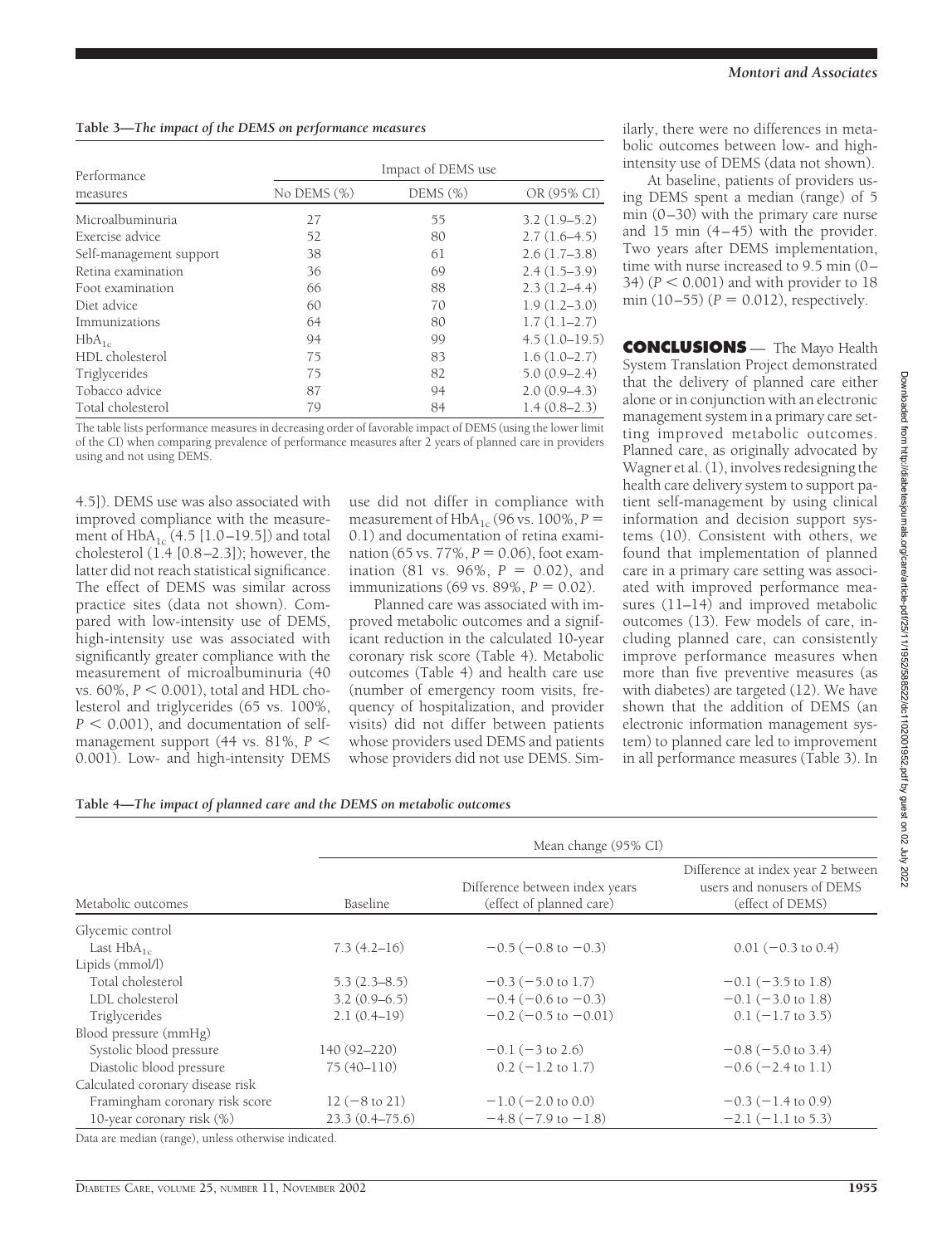particular, DEMS use improved documentation of self-management support, diet and exercise counseling, and immunizations—performance measures that did not improve (instead they deteriorated) with the implementation of planned care alone. Finally, the impact of practice redesign is better assessed at the population level. For instance, a 10% increase in immunizations (similar to the change from 64 to 80% associated with DEMS use in this study) could mean, in a population of 1,000 patients with diabetes followed for 1 year, two fewer deaths and one fewer hospitalization due to pneumonia (15).

The expanded role of the diabetes nurse educator in this project provides an example of the role played by members of the health care team in quality improvement activities (3,11–13). All members of the team actively participated in the adoption of guidelines and assisted in the planning of multifaceted interventions. The diabetes nurse educator also served as liaison between specialty and primary care providers (3,16). Because of present limitations of information systems, reorganization of the practice was necessary for successful implementation of DEMS. In the present study, training of a primary care nurse in DEMS use at each practice site proved to be an effective means of collecting data at the point of care before each patient encounter with a DEMS provider (7,17).

The present data indicate that effective clinical information systems can be integrated into the clinical process in a primary care setting. Quality improvement requires attention not only to processes but also to outcomes. While use of DEMS was associated with global improvements in all measures of performance, DEMS use was not associated with clinically significant improvements in metabolic outcomes. Long-term improvements in patient outcomes remain elusive (13,18–21). Unfortunately, many "final" reports of health services evaluations lack power to demonstrate improvements in patient outcomes. Largely, this is due to funding limitations and changes in funding priority (13). Our study was large enough to detect the incremental impact of DEMS over that of planned care on performance measures. The ability to detect an impact on metabolic outcomes, however, may require a longer study period. Also, DEMS was not designed to provide

detailed advice about changes in medications and other management decisions that could intuitively lead to improvement in metabolic outcomes. We have conducted and described pilot implementations of an alternative model of generalist-specialist interaction and decision support using telemedicine and DEMS (3,6). In this model, specialists advised generalists about medication changes and other management strategies that, when followed, appeared to impact glycemic control. Thus, facilitated generalistspecialist communication and decision support systems may be effective in improving patient outcomes.

The before-after study design and the lack of control practice sites (which impair our ability to account for secular trends and regression to the mean) weaken the inferences we can draw about the true association between planned care and improved diabetes care. We chose this study design because it was the only one acceptable to the participants at eligible practice sites and to the research team, all of whom were committed to optimal delivery of diabetes care. The sites that were not eligible could not serve as control sites because they did not have effective strategies to collect data during the study period. Lack of randomized allocation, which limits our ability to account for imbalances in known and unknown prognostic factors between patients from providers using and not using DEMS, weakens our inferences about the true association between use of DEMS and improved diabetes care. However, the inference that DEMS use improves diabetes care is strengthened by the positive association between greater intensity of use of DEMS and improved performance measures.

In summary, the Mayo Health System Translation Project results indicate that the way in which health care services are organized and delivered can improve documentation of clinical activity, adherence to performance measures, and metabolic outcomes. Further studies will be required to determine whether such services can decrease the cost of care and improve the long-term quality of life of diabetic individuals by preventing or delaying the complications of diabetes.

**Acknowledgments**— The authors dedicate this article in memory of Dr. Bruce Zimmerman, colleague and coauthor.

The Mayo Foundation–Novo Nordisk Alliance and the Mayo Foundation supported this project.

According to Mayo Foundation policy, S.A.S. is one of 16 inventors of the DEMS, for which all royalties will support education and clinical research in the care of people with diabetes.

The Translation Project Research Group: Mayo Rochester DEMS Support: Barbara Jorgensen, DeAnne Holm, Penny Hanson; Digineer Cincinnati Ohio DEMS Support: William Johnson, Linda Buchanan, Kim Planet; Mayo Health System Regional Practice: Jean Anderson, MD, Kari Aubert, Linda Barneson, LPN, Linda Bauman, RD, Carla Bauer, RN, Ann Bills, RN, Donald Blink, MD, Fred Bogott, MD, David Challe, RD, Pat Culver, RN, Connie Dernbach, LPN, Julie Drake, RN, Cynthia Dube, MD, Mark Edstrom, MD, Lisa Eierman, RD, James Embke, Gene Enders, MD, Bartlett Eriksen, MD, Scott Eslinger, Carol Gomsrud, RN, Kathleen Grabau, LPN, Sandra Harris, Nancy Hartwell, Peg Heimer, LPN, Darlene Helland, LPN, Julie Hendrickson, LPN, Stephanie Jacobsen, LPN, Timothy Johnson, MD, Virginia Jordan, RD, Kimberly Katzenmeyer, Jan Kennedy, Bonnie Kuehn, LPN, Jennifer Langston, LPN, Barry Larson, MD, Julie Larson, Traci Lein, RN, Darren Lokkesmoe, MD, Kathy Lorentz, LPN, Douglas Mallory, MD, Peg Marty, LPN, Carrie Mathias, LPN, Richard Moore, MD, John Mueller, MD, Patty Nelson, LPN, Deb Palys, LPN, Deb Peck, Dale Reid, MD, Denise Reinhardt, Anne Rundquist, LPN, Melody Rutschow, LPN, Meliza Schwark, Judy Seibert, Valerie Semingson, RN, Lynn Severson, RN, Anne Sheppard, RD, Tina Simons, Patti Smith, Evelyn Stamos, RN, Laurie Steinke, David Strobel, MD, Linda Thompson, LPN, David Usher, MD, Chao Vang, Carol Weis, RN, Deb Welch, RN, Betty Winkels, LPN, Lori Wischnack, MD, Kara Wollschlager, Judy Woodford, LPN.

#### **References**

- 1. Wagner EH, Austin BT, Von Korff M: Organizing care for patients with chronic illness. *Milbank Q* 74:511–544, 1996
- 2. Health Care Financing Administration: Solicitation of proposals for a demonstration project for the use of informatics, telemedicine, and education in the treatment of diabetes mellitus in the rural and inner-city Medicare populations. *Fed Regist* 63:13260–13262, 1998
- 3. Dinneen SF, Bjornsen SS, Bryant SC, Zimmerman BR, Gorman CA, Knudsen JB, Rizza RA, Smith SA: Towards an optimal model for community-based diabetes care: design and baseline data from the Mayo Health System Diabetes Translation Project. *J Eval Clin Pract* 6:421–429, 2000
- 4. American Diabetes Association: Provider Recognition Program. Available from http://